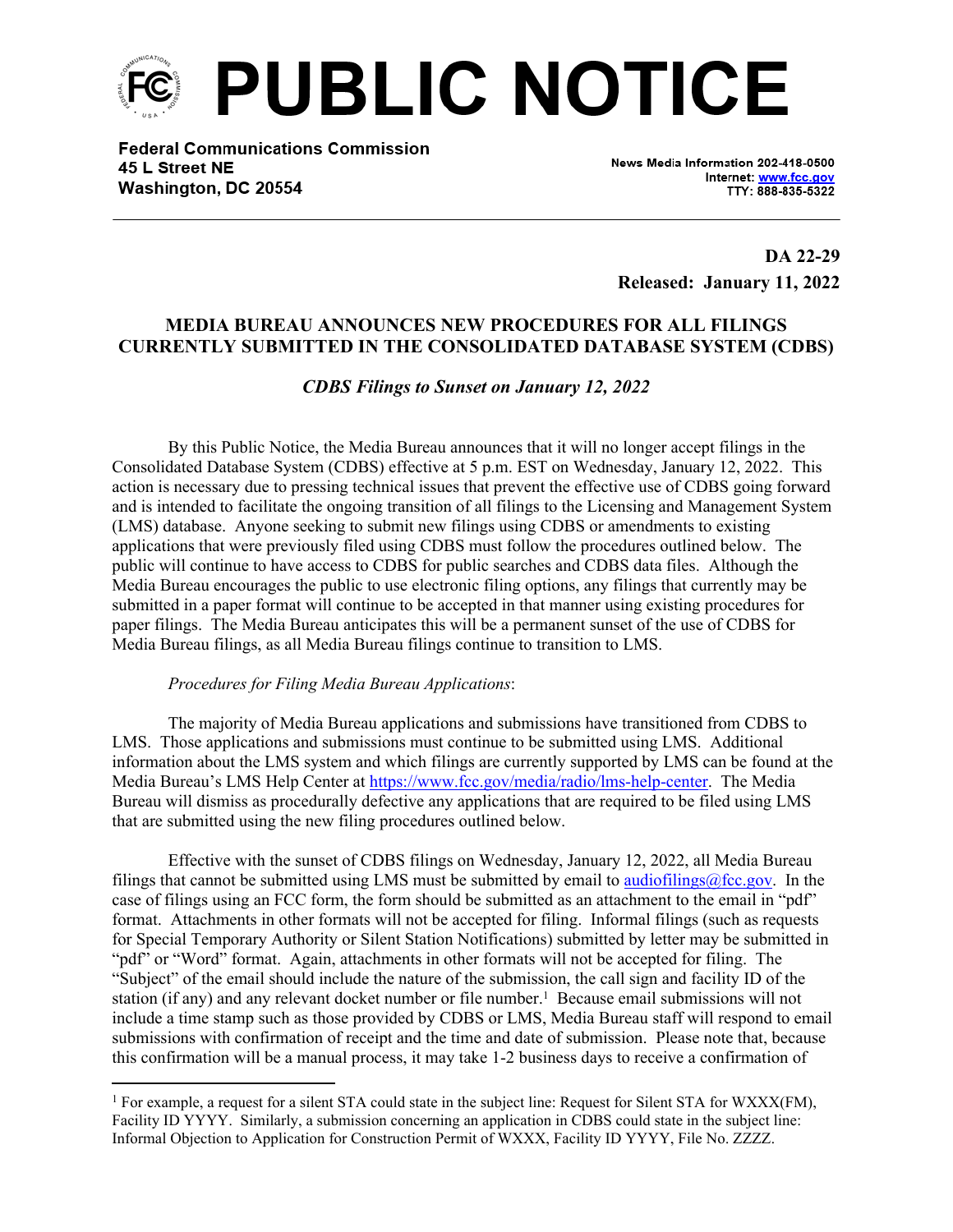your filing.

The Media Bureau has identified the following filings that will be required to be submitted by email:

- AM Application for Construction Permit for Commercial Broadcast Station on Form 301<sup>2</sup>
- AM Application for Construction Permit for Reserved Channel Noncommercial Educational Broadcast Station on Form 340<sup>3</sup>
- AM Applications for Broadcast Station License on Form 302<sup>4</sup>
- Special Temporary Authority (STA) Engineering Requests and Extension of Engineering STA Requests for all audio service stations
- Silent STA / Notification of Suspension/ Resumption of Operations / Extension of Silent STA Requests for all audio service stations
- Change in official mailing address
- AM Digital Notification on Form 335-AM
- All-Digital AM Notification on Form 335-AM
- FM Digital Notification on Form 335-FM
- Amendments to pending applications previously submitted in CDBS
- Pleadings (Petitions to Deny, Informal Objections, Oppositions, Replies, Supplements, Petitions for Reconsideration and Applications for Review) concerning applications submitted through CDBS or using the email procedures outlined in this Public Notice<sup>5</sup>

Commercial applicants must remit the required fee using the Commission Registration System, CORES, which is available from the following website: [https://apps.fcc.gov/cores/userLogin.do.](https://apps.fcc.gov/cores/userLogin.do) Applicants must submit an electronic copy of the proof of payment, such as a PDF of the automatically generated remittance notification, along with the emailed form or request. Failure to include documentation demonstrating proof of payment may result in dismissal of the application or request.

## *Processing of Emailed Filings*

Media Bureau staff will enter all pertinent information from emailed filings into CDBS, where they will be available for review by the public. Submissions that require public notice will continue to appear on the Broadcast Applications and Broadcast Actions Public Notices that are released daily.

## *Continued Transition to LMS*

The Media Bureau anticipates that several of the filings that will require email submissions will transition to LMS in the near future. A future public notice will provide additional information about that continued transition of Media Bureau filings to LMS.

<sup>&</sup>lt;sup>2</sup> All FM applications for a construction permit must be submitted using LMS.

<sup>&</sup>lt;sup>3</sup> All FM NCE station applications for a construction permit must be submitted using LMS.

<sup>4</sup> All AM Application for Broadcast License submissions have been eligible for email filing since March 2020. *See Audio Division Announces Procedures Related to Coronavirus*, Public Notice, 35 FCC Rcd 2070 (March 13, 2020). That email procedure will continue indefinitely even if the Commission's telework status is eliminated. However, all FM applications for license must be submitted using LMS.

 $<sup>5</sup>$  The Media Bureau notes that some members of the public have submitted in LMS pleadings concerning</sup> applications that were filed in CDBS. Although LMS does not prevent the submission of pleadings using CDBS file numbers, the Media Bureau encourages the public to submit all pleadings concerning applications filed outside LMS using the email procedures outlined in this Public Notice. Pleadings concerning applications that were filed in LMS should continue to be filed in LMS.